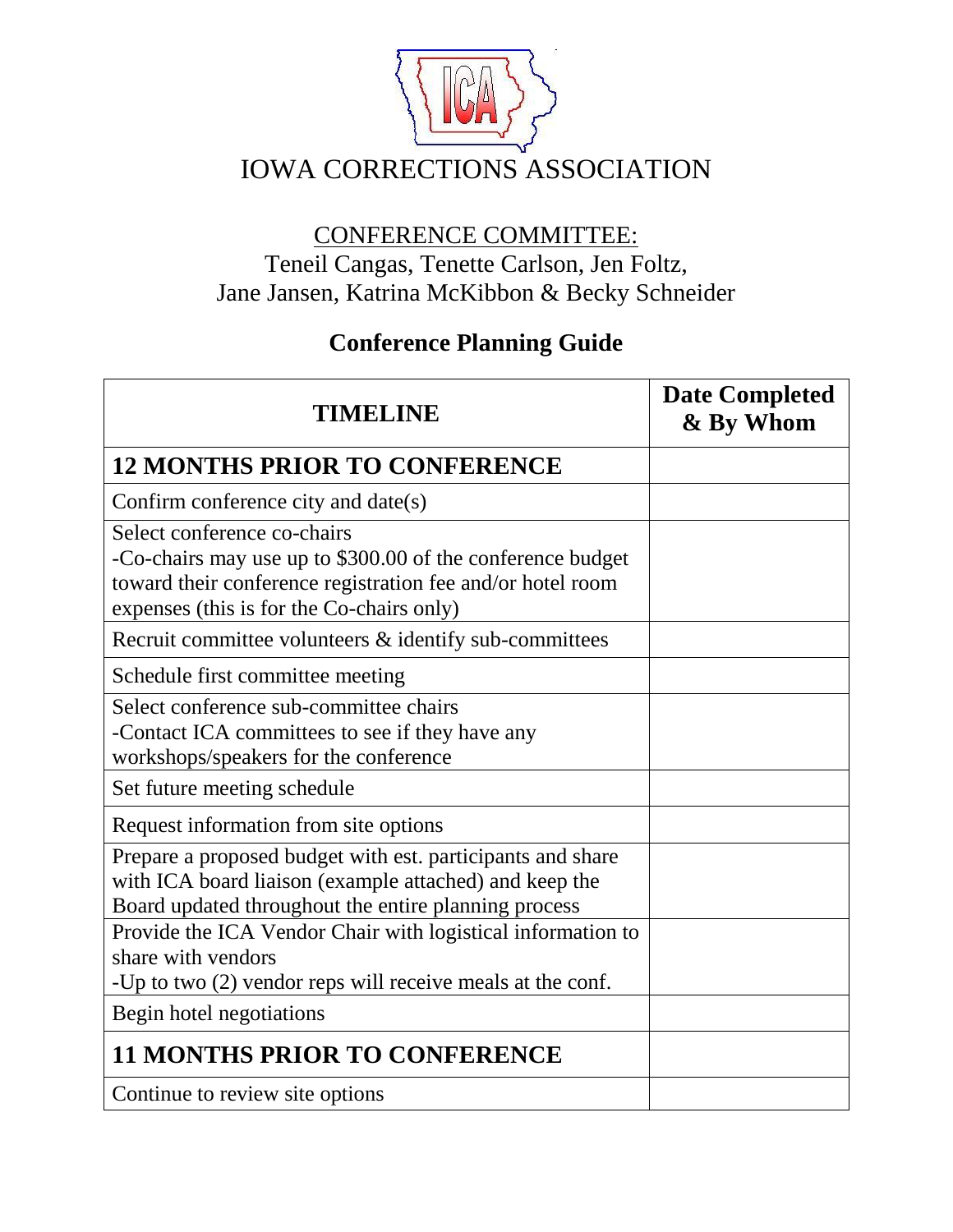| Set tentative theme (list of ideas is attached)         |  |
|---------------------------------------------------------|--|
| Decide if having a fundraiser (Ex. Silent Auction)      |  |
| Discuss registration fees (example reg. form attached)  |  |
| Identify training topics / possible training tracks     |  |
| Put request out to ICA Committee Chairs and ICA members |  |
| for interested speakers                                 |  |
| Consider entertainment and social event options         |  |

| <b>10 MONTHS PRIOR TO CONFERENCE</b>                               |  |
|--------------------------------------------------------------------|--|
| Determine workshops / tracks / speakers                            |  |
| Send each speaker a Presenter Agreement (example attached) to be   |  |
| completed and returned                                             |  |
| If no proposals are submitted in areas of interest, contact other  |  |
| possible presenters                                                |  |
| Provide save-the-date information to the following:                |  |
| Current conference chairs                                          |  |
| DOC Newsletter (DOC Central Office)                                |  |
| ICA Rapsheet (to Rapsheet Editor)                                  |  |
| Facebook (to ICA Board Member)                                     |  |
| ICA Website (to ICA Website Chair)                                 |  |
|                                                                    |  |
| <b>9 MONTHS PRIOR TO CONFERENCE</b>                                |  |
| Continue to develop conference schedule                            |  |
| Finalize $\&$ sign the hotel contract                              |  |
| Confirm dates                                                      |  |
| Request block of hotel rooms for attendees                         |  |
| Request comped rooms based on the number of rooms sold (to use     |  |
| for hospitality room, speakers, etc.)                              |  |
| Negotiate state rate or very close                                 |  |
| Food/beverage minimum / menu options                               |  |
| Conference space (workshop rooms, breakout areas, areas for        |  |
| CEUs, registration and merchandise (access to electricity))        |  |
| Space for 10-15 vendors (access to electricity, wifi, etc.)        |  |
| Space for silent auction, if needed                                |  |
| $A/V$ – Request assistance from DOC/CBC locations to provide       |  |
| laptops, projectors, easels, chart paper, markers, etc., as needed |  |
| ***Contact a conference committee member for assistance with       |  |
| any of these tasks (listed on first page)                          |  |
| Secure entertainment and social events venues, if needed           |  |
|                                                                    |  |

ı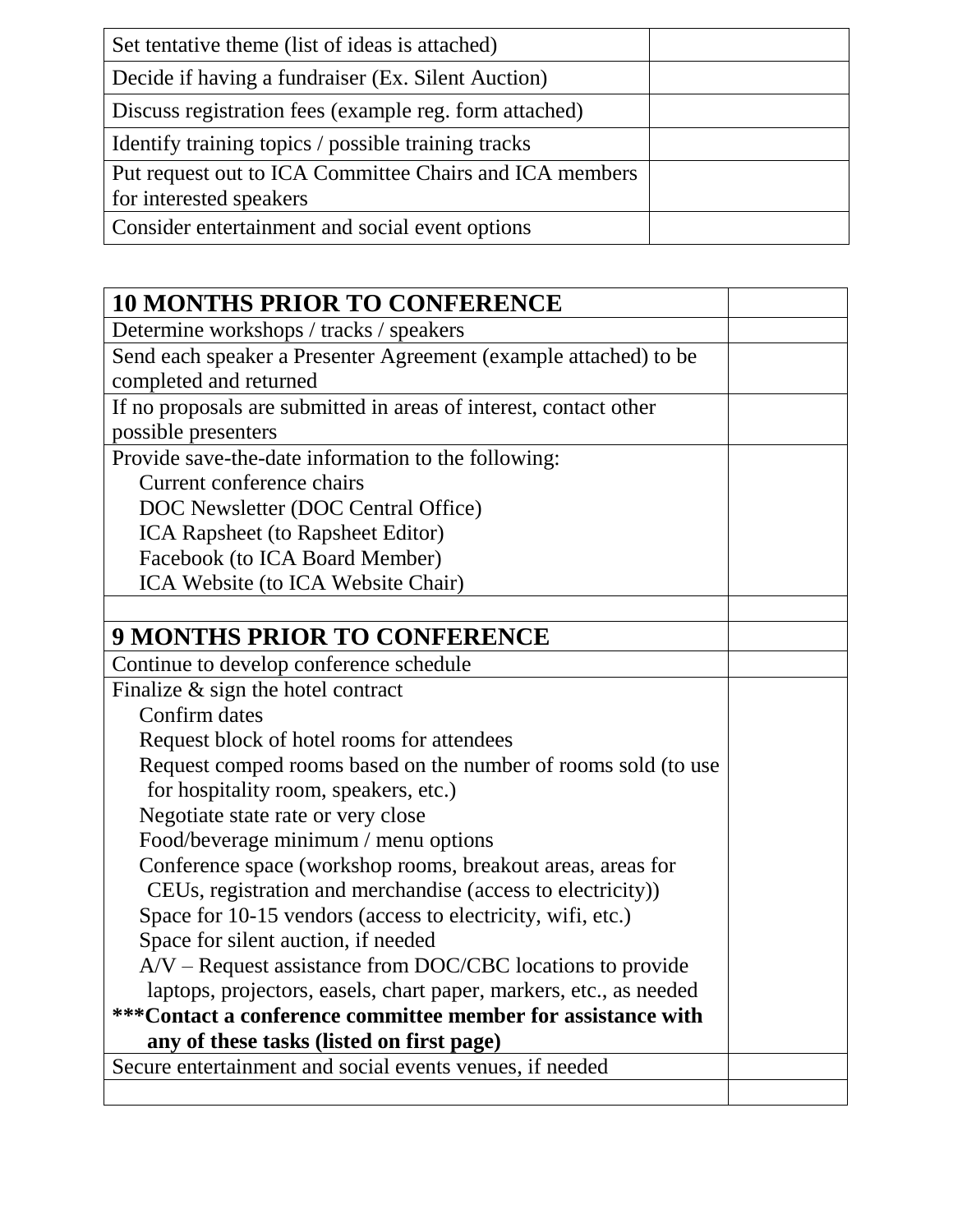| <b>6 MONTHS PRIOR TO CONFERENCE</b>                                   |  |
|-----------------------------------------------------------------------|--|
| Begin preparing conference registration form with the cut-off date    |  |
| for reserving a hotel room at the negotiated rate (examples attached) |  |
| Ensure all Presenter Agreements have been returned, as this           |  |
| information is needed to request CEUs (example attached)              |  |
| Send the workshop information (name, bio/resume, workshop name        |  |
| and workshop description) to the ICA CEU chairs                       |  |
| Send hotel registration information Website Chair                     |  |
| Have "Save the Date" flyer sent by email to ICA members and added     |  |
| to website                                                            |  |
| Contact local Chamber of Commerce to request conference bags /        |  |
| bag stuffers                                                          |  |

| <b>5 MONTHS PRIOR TO CONFERENCE</b>                                 |  |
|---------------------------------------------------------------------|--|
| Get registration form finalized and sent to members                 |  |
| Share conference information / save-the-date with outside agencies  |  |
| ILEA (to reach law enforcement)                                     |  |
| Department of Human Services                                        |  |
| <b>Juvenile Court Services</b>                                      |  |
| <b>Substance Abuse Agencies</b>                                     |  |
| <b>Mental Health Providers</b>                                      |  |
| Community Colleges / Universities                                   |  |
|                                                                     |  |
| <b>3 MONTHS PRIOR TO CONFERENCE</b>                                 |  |
| Solicit AV equipment for speakers and awards banquet (from DOC      |  |
| Learning Center, DOC/CBC facilities) (Awards Banquet is for         |  |
| Spring Conference Only)                                             |  |
| Arrange to have an IT person on-site at the conference              |  |
| Arrange room set-up for training (classroom set-up, theatre set-up, |  |
| round tables, etc.) and meal rooms                                  |  |
| Discuss awards banquet needs with co-chairs (Spring only)           |  |
| Line up people to greet the families                                |  |
| Table for greeters, if needed                                       |  |
| Head table for ceremony (# of seats)                                |  |
| Podium / Microphone                                                 |  |
| A/V Needs (screen, etc.)                                            |  |
| Determine head table setting for meals and banquet                  |  |
| Confirm entertainment location (if offsite), if any                 |  |
| Arrange for transportation, if needed                               |  |
| Secure people for the following:                                    |  |
| Introduce all speakers                                              |  |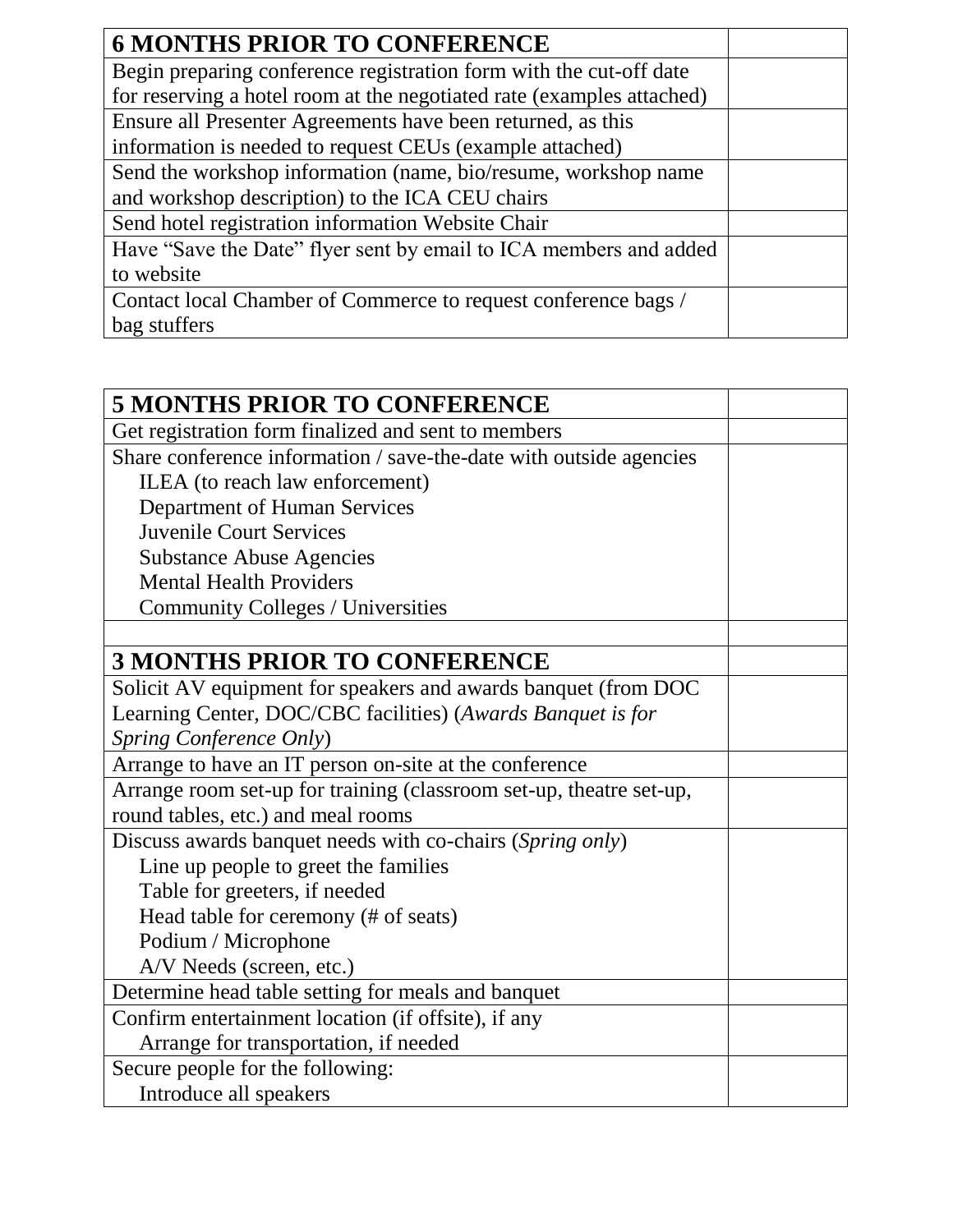| Distribute the speaker gifts                                     |  |
|------------------------------------------------------------------|--|
| Arrange to get tables for CEUs, Merchandise and Registration     |  |
| Begin preparing the printed program                              |  |
| Confirm any room needs for special meetings (ICA Board, District |  |
| Directors, Wardens, etc.)                                        |  |
| Arrange Vendor reception time(s) and location                    |  |
| Select menus for meal functions                                  |  |

| <b>2 MONTHS PRIOR TO CONFERENCE</b>                             |  |
|-----------------------------------------------------------------|--|
| Continue working with hotel, finalize set-up details, monitor   |  |
| room reservations                                               |  |
| Determine head table seating for meals                          |  |
| Finalize program and submit program order                       |  |
| Send reminders to speakers of date, time, and break-out room    |  |
| assignment                                                      |  |
|                                                                 |  |
| <b>3 WEEKS PRIOR TO CONFERENCE</b>                              |  |
| Confirm CEU/Merchandise/Registration table needs (# of          |  |
| tables, electrical outlets, wifi, etc.)                         |  |
| Confirm with Awards co-chairs Awards/Memorials banquet          |  |
| needs (# of seats at head table, AV needs, number of reserved   |  |
| tables needs, hostess table, etc.) (Spring conference only)     |  |
| Schedule Banquet program (awards memorials, scholarships,       |  |
| speakers etc.) (Spring conference only)                         |  |
| Ensure Hospitality room needs are being met (enough             |  |
| food/beverage/tableware/silverware/coolers, etc. have been      |  |
| donated or purchased); ensure people have been lined up to      |  |
| "staff" the room during open hours                              |  |
| Confirm entertainment equipment needs, if any                   |  |
| Confirm the registration committee is making name tags          |  |
| Create signs for break-out rooms, hospitality room, directions, |  |
| etc. (if not being done by the hotel)                           |  |
|                                                                 |  |
| <b>1 WEEK PRIOR TO CONFERENCE</b>                               |  |
| Ensure all items for conference bags are on site; assemble the  |  |
| bags                                                            |  |
| Confirm AV equipment being borrowed is still available          |  |
| Confirm room set-ups                                            |  |
| Give final guarantees to caterer for the number of meals to be  |  |
| served                                                          |  |
|                                                                 |  |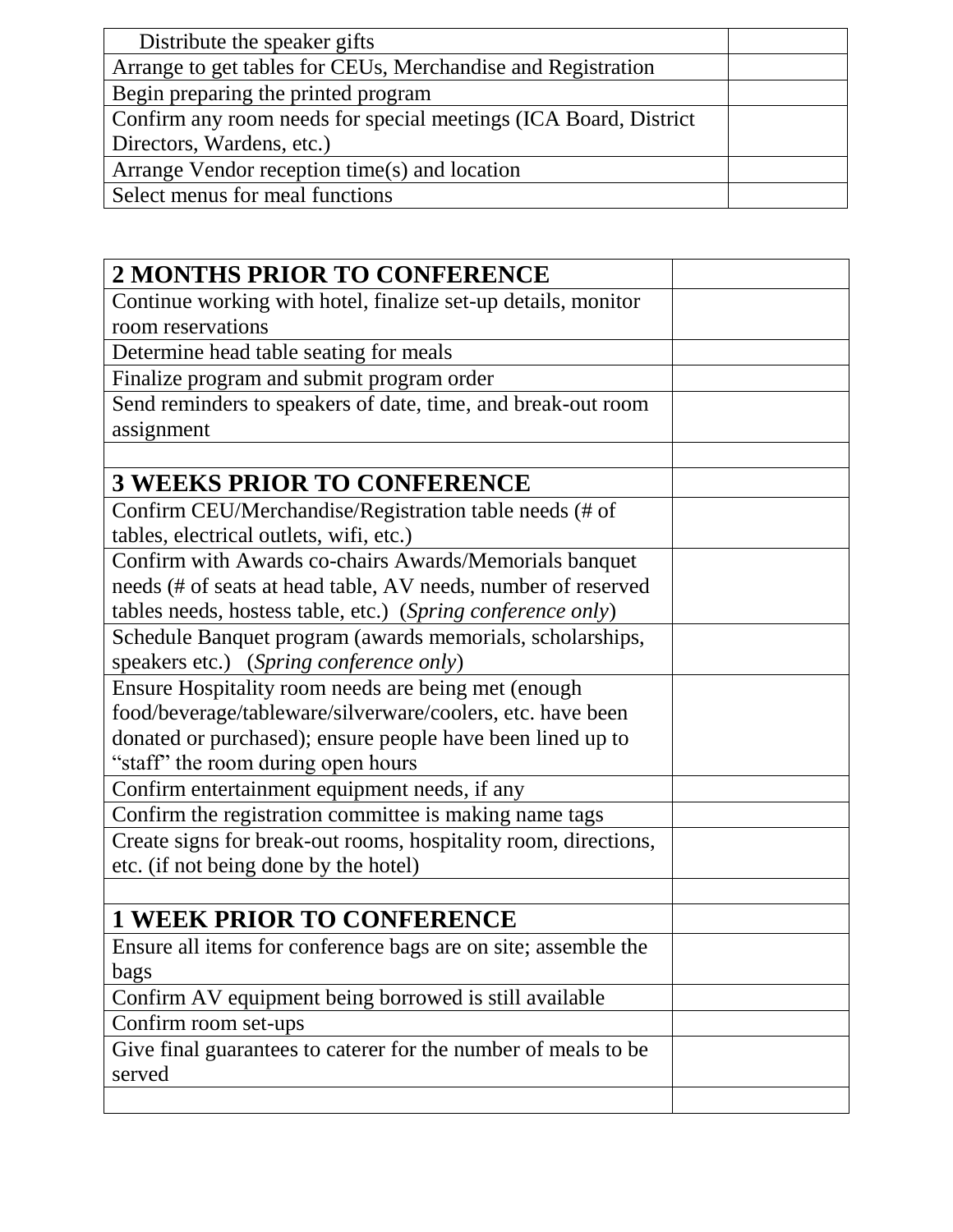| <b>3 DAYS PRIOR TO CONFERENCE</b>                               |  |
|-----------------------------------------------------------------|--|
| Prepare Payment Request forms for each check that is needed     |  |
| (to pay speakers) (if needed), etc.                             |  |
| Email the ICA Treasurer the list of Payment Request forms       |  |
| you have so the checks can be prepared in advance               |  |
|                                                                 |  |
| <b>CONFERENCE</b>                                               |  |
| Be available to answer questions and deal with last minute      |  |
| needs/issues                                                    |  |
| Ensure the hospitality room is stocked                          |  |
| Keep a file for all bills that are signed during the conference |  |
| Relax and enjoy the conference!! You've done everything to      |  |
| make it a success!!!                                            |  |
|                                                                 |  |
| <b>AFTER THE CONFERENCE</b>                                     |  |
| Review all bills and give them to the ICA Treasurer             |  |
| Send all expense and income information (including any          |  |
| fundraiser profit information) to the ICA Treasurer, along with |  |
| any outstanding Payment Requests for items that need to be      |  |
| paid                                                            |  |
| Send thank-you letters to speakers and to those who performed   |  |
| special services or donated any items (see attached thank you   |  |
| letter)                                                         |  |

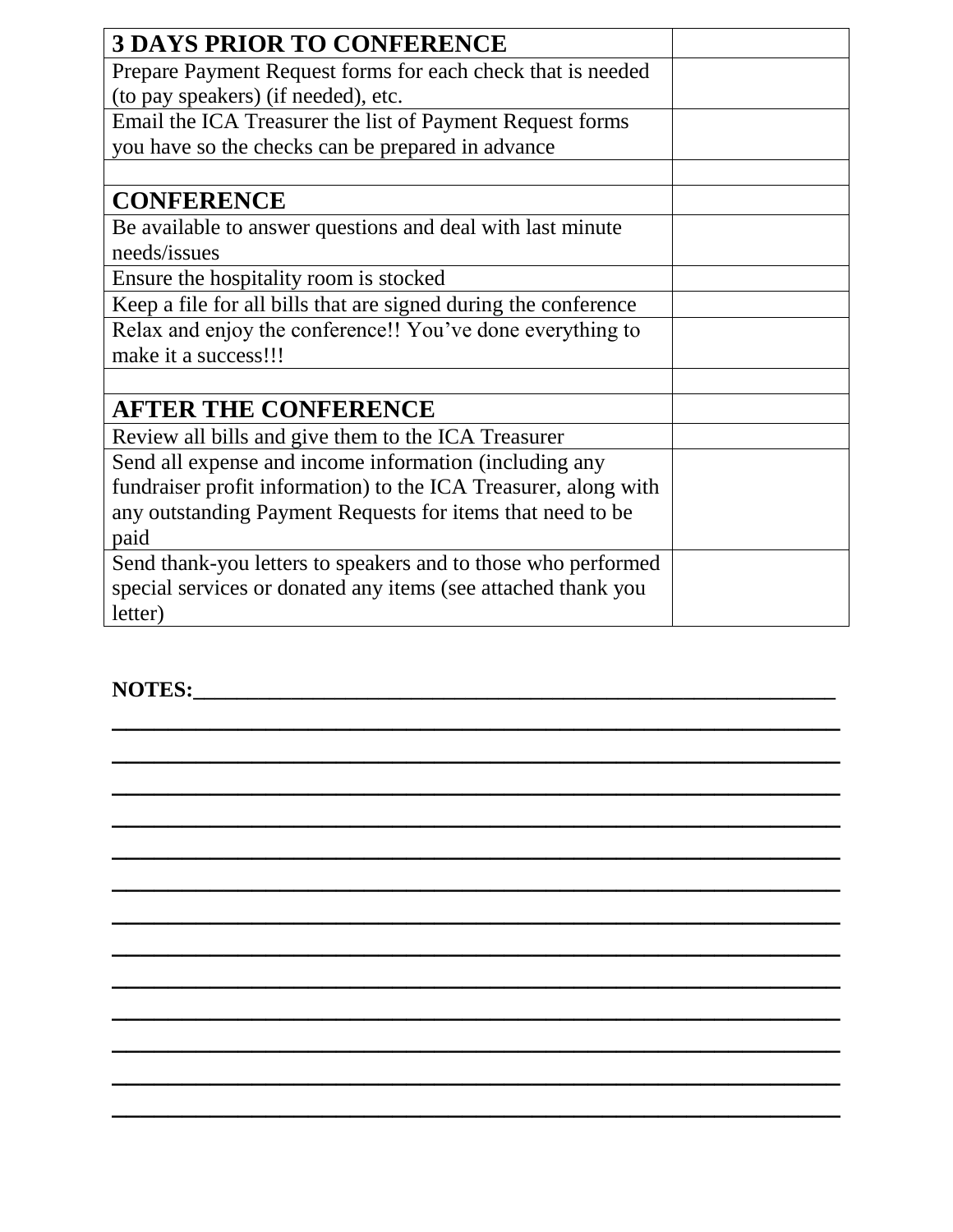## Form Examples

- 1. Proposed Conference Budget Sample
- 2. Conference theme ideas
- 3. Example Registration form
- 4. Presenter Agreement
- 5. Workshop Planning spreadsheet
- 6. Donation Letter
- 7. Thank-you letter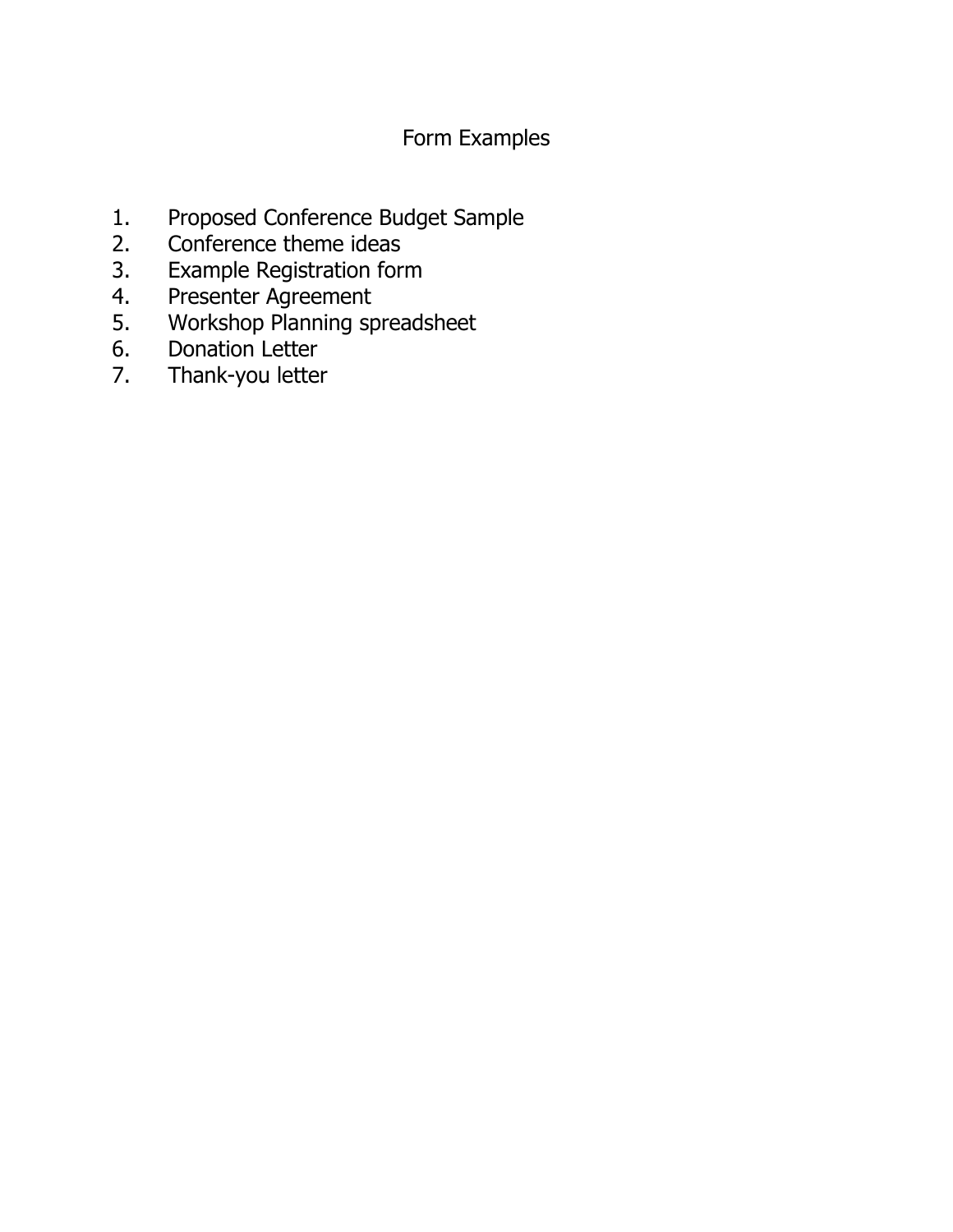| Projected Budget for Fall __ ICA Conference |                    |            |             |
|---------------------------------------------|--------------------|------------|-------------|
|                                             | Number Registrants | Amount     | Total       |
| <b>Revenue</b>                              |                    |            |             |
| Pre-Registration                            | 150                | \$50.00    | \$7,500.00  |
| Registration, student                       |                    | \$15.00    | \$0.00      |
|                                             |                    |            |             |
| Registration, on site                       |                    | \$60.00    | \$0.00      |
| Vendors                                     | 10                 | \$500.00   | \$5,000.00  |
| Advertising/donations                       | 1                  |            | \$0.00      |
| <b>Total Revenue</b>                        |                    |            | \$12,500.00 |
|                                             |                    |            |             |
| <b>Expenses</b>                             |                    |            |             |
|                                             |                    |            |             |
| Meals                                       |                    |            |             |
| Wednesday                                   |                    |            | \$0.00      |
| Coffee                                      |                    |            | \$0.00      |
| Lunch                                       | 150                | \$20.00    | \$3,000.00  |
| <b>Dinner</b>                               |                    |            | \$0.00      |
| Thursday                                    |                    |            | \$0.00      |
| Coffee                                      |                    |            | \$0.00      |
|                                             |                    |            |             |
| Lunch                                       | 150                | \$20.00    | \$3,000.00  |
| Dinner                                      |                    |            |             |
|                                             |                    |            |             |
| Friday                                      |                    |            |             |
| Coffee                                      |                    |            | \$0.00      |
| <b>Breakfast</b>                            | 100                | \$17.00    | \$1,700.00  |
|                                             |                    |            |             |
|                                             |                    |            |             |
| <b>Meals Sub Total</b>                      |                    |            | \$7,700.00  |
| Service Charge                              |                    | 18%        | \$1,386.00  |
| Sub Total                                   |                    |            | \$9,086.00  |
| Sales Tax                                   |                    | 7%         | \$636.02    |
| <b>Total Meals</b>                          |                    |            | \$9,722.02  |
|                                             |                    |            |             |
| <b>Misc Expenses</b>                        |                    |            |             |
| <b>CEUs</b>                                 |                    |            |             |
|                                             |                    |            |             |
| <b>Supplies</b>                             | 1                  | \$40.00    | \$40.00     |
| Equipment rental                            | 1                  | \$100.00   | \$100.00    |
| Program Booklets                            | 1                  | \$500.00   | \$500.00    |
| <b>Total Misc</b>                           |                    |            | \$640.00    |
|                                             |                    |            |             |
| <b>Meeting room rentals</b>                 |                    |            | \$0.00      |
| Conference Rooms (2 days)                   | 1                  |            | \$0.00      |
| Meeting room rentals                        |                    |            | \$0.00      |
|                                             |                    |            |             |
|                                             |                    |            | \$0.00      |
| <b>Meeting Room Rental</b>                  |                    |            | \$0.00      |
|                                             |                    |            |             |
| <b>Speakers</b>                             |                    |            |             |
| <b>Mike Hovda</b>                           | 1                  | \$1,000.00 | \$1,000.00  |
| Other speaker expenses                      |                    |            | \$0.00      |
| <b>Honorarium Total</b>                     |                    |            | \$1,000.00  |
|                                             |                    |            |             |
|                                             |                    |            |             |
| <b>Entertainment</b>                        |                    |            |             |
|                                             |                    |            | \$0.00      |
| <b>Entertainment Total</b>                  |                    |            | \$0.00      |
|                                             |                    |            |             |
| <b>Total Expenses</b>                       |                    |            | \$11,362.02 |
|                                             |                    |            |             |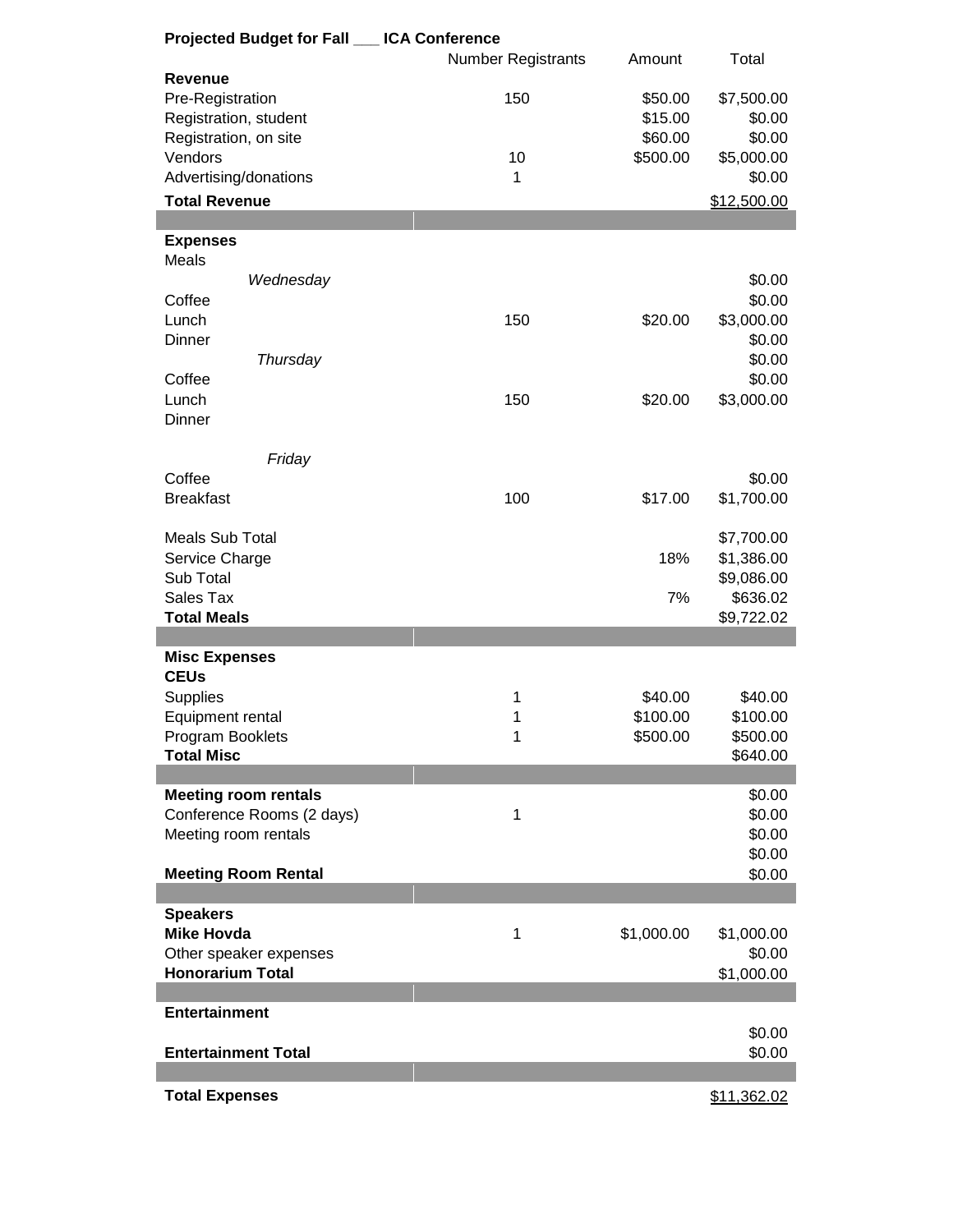## Themes

A World of Opportunities A Whole New World A Celebration of Success A Spectrum of Opportunities All Systems Go Anything is Possible Back to the Future Back On Top Becoming Agents of Change Be Extraordinary Beat (name of biggest competitor) Better and Consistent Beyond All Limits Breakthrough To Excellence Breaking Barriers Breaking Down Barriers Breakthrough Performance Breakthrough To Excellence Building on the Best Building for the Future California Dreamin' (Tie into the location of the event) Commitment to Excellence Creating Customer Connections Creating Connections-Building Bridges…Together Creating Connections: Co-operating with Competition Challenge Yourself Charting the Course Customer Focus Discovering Natural Treasures Dedicated To Your Success Develop the Possibilities Discover the Difference Do Great Things Don't Stop Believing Evolving With Our Business Everything Counts Expect the Best Exceeding the Vision Explore the Possibilities Exploring the Possibilities Facing the Future - Together Facing Forward Facing the Challenges Focus on Success Focus on the Future Fusing Power and People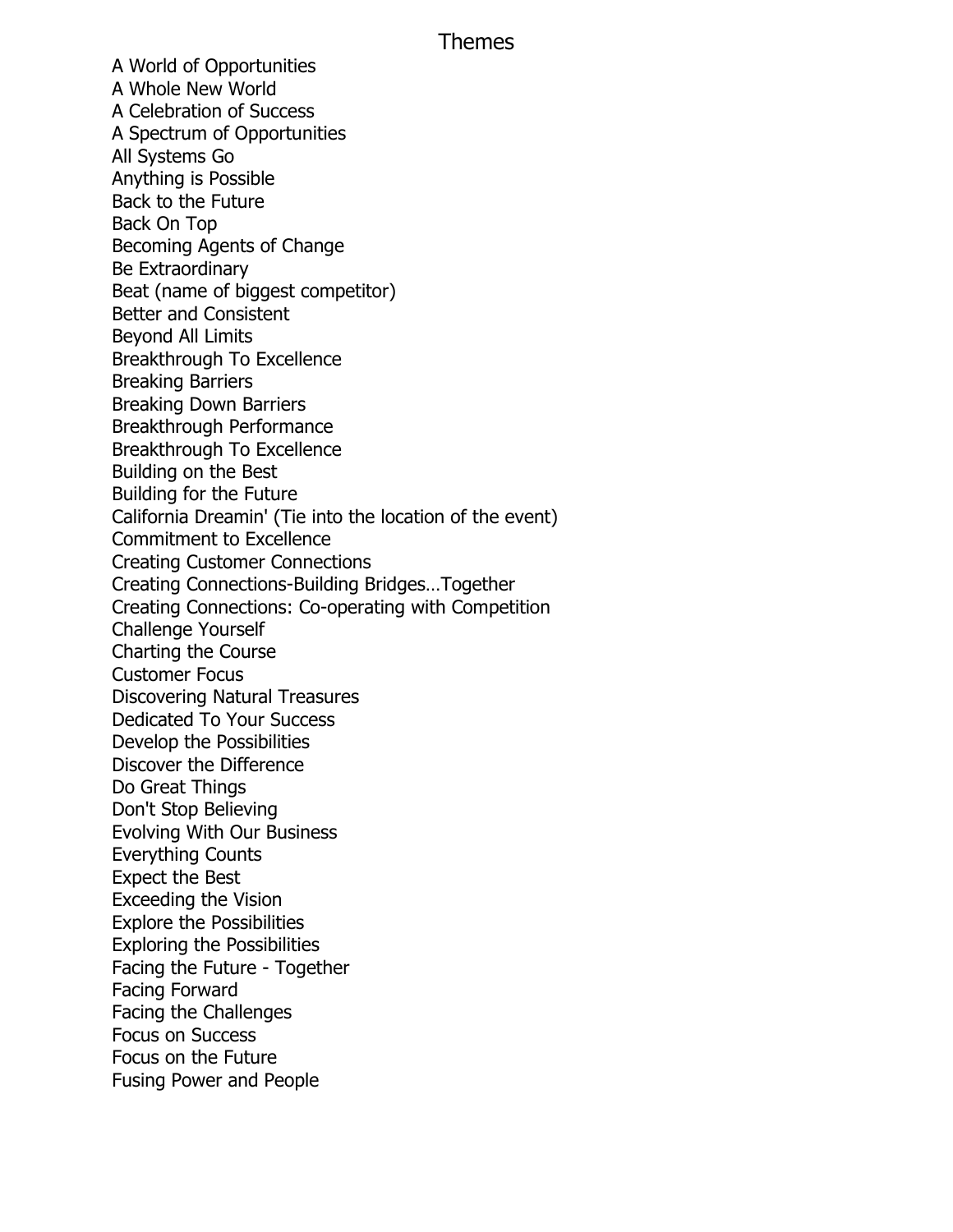Gaining the Edge Get Momentum Get Switched On! Get the Edge Getting It Done Getting You Prepared for 20\_\_ Got Momentum Growing Your Business Great Expectations Guide Their Journey: Improving Customer Service Higher, Faster, Stronger Historic Proportions Homecoming 200\_ It Starts with Us Igniting Team Spirit Ingenuity @ Work Innovate, Integrate, Motivate Innovation Integration In It to Win It Journey To the Top Keep 'em Rollin Leadership Next: Defying Gravity Leadership: Share the Vision Leadership: Precision & Performance Leadership Challenge Leadership Conference: Guiding the Way into the 21st Century Leading the Way Leadership: Sharing the Vision Legendary Leadership Lessons Lighting the Future Meeting the Challenge Making a Difference Make it Happen Make it Matter! Make Every Connection Matter! Millennium: Honoring the Past, Treasuring the Present, Shaping the Future Moving to Mastery Make the Member Connection—Mission Possible New Economy Efficiencies/Old Economy Relationships Next Generation Leadership Navigating the Future Operation Excellence People, Process & Performance Peak Performance Partners in Excellence Prism of Possibilities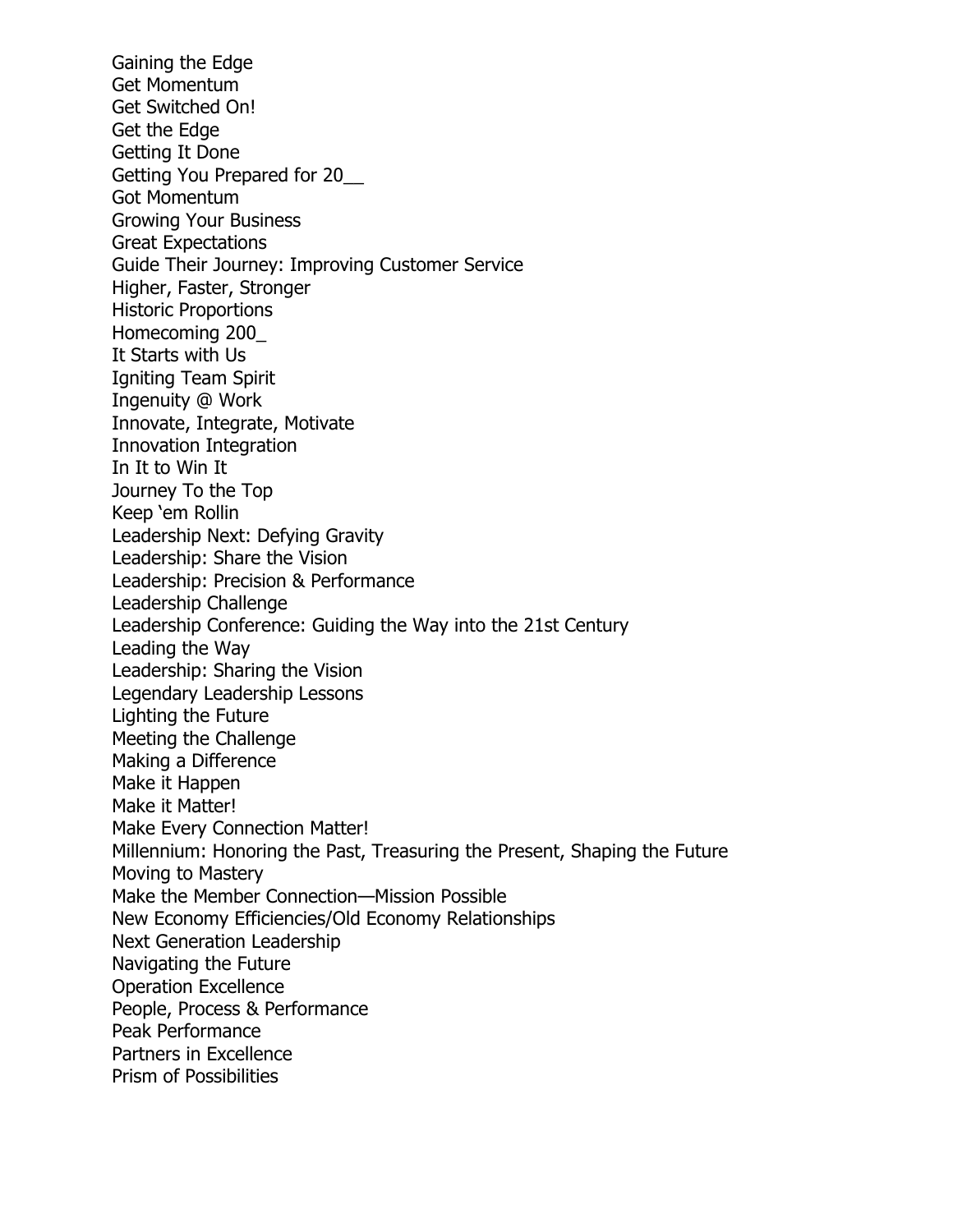People, Purpose & Passion: The Pathway to Success Pump Up Your Sales Success Partners in Progress Performance Driven Pride and Performance Play to Win Portraits of Success Power of the Past – Force of the Future Peak Performance Power Up! Quality Connections Ready, Set, Grow Right time - Right now Rev Up Your Business Selling Beyond Price Sharing Solutions Share the Vision Shaping the Future Showtime! Success Oriented Shoot for the Stars Strategies for Success Success through Synergy Service You Can Trust Switch It On Swing For the Fences Team (name of company) Together Towards Tomorrow The Challenge of Change The Power of You The **Experience** The Pride and the Promise Takin' It to the Streets The Power of Performance The International Business Forum: Where Worlds Meet The Future is Today The Measure of Tomorrow Taking Charge of Change The Spirit of Adventure: Journey into the 21st Century Today's Vision: Tomorrow's Reality Think Big Take Action Team Impact Understanding What's Important Viva Las Vegas Waves of Change: Oceans of Opportunity We Create Opportunity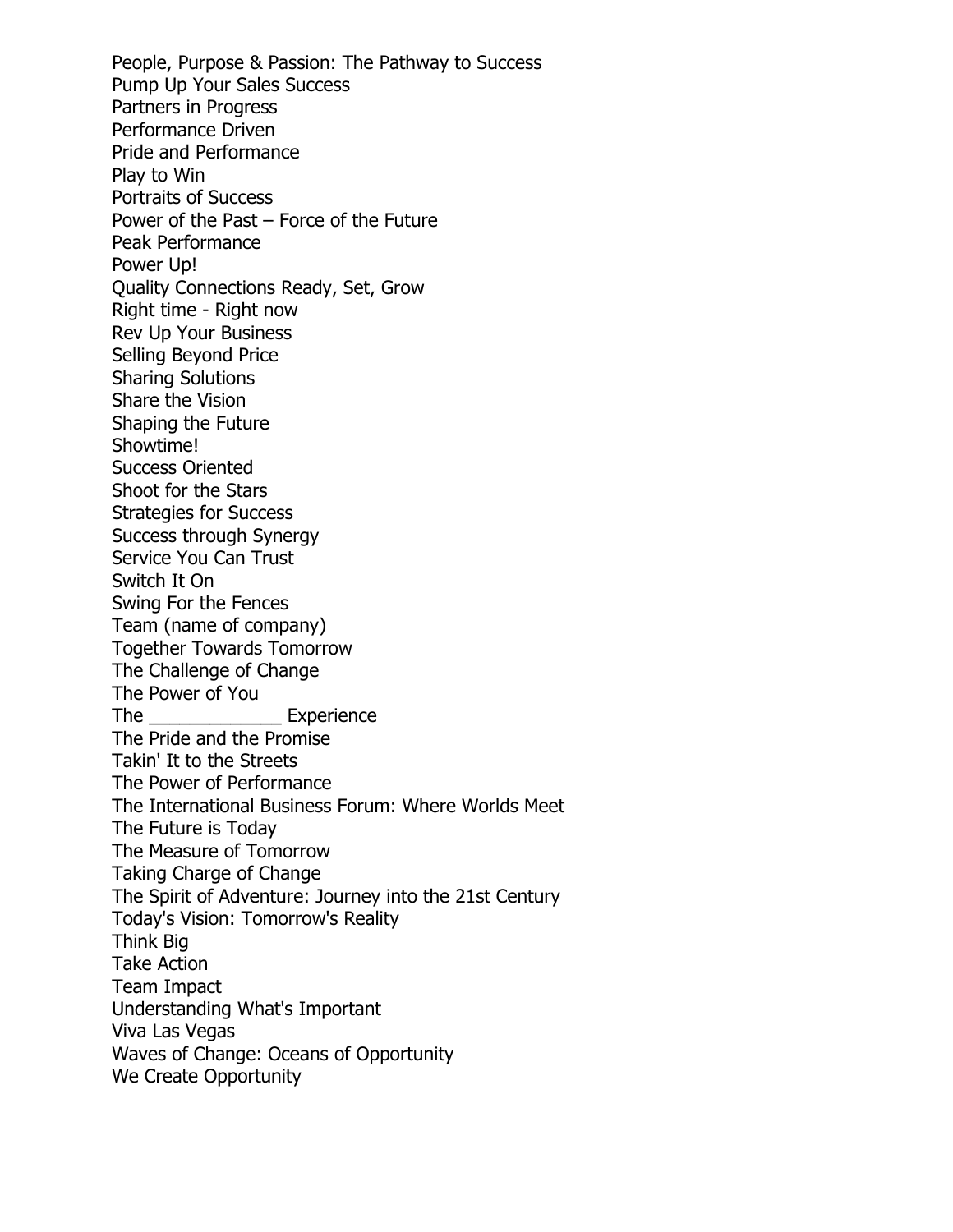Where Technology Shapes Solutions We Are All In We've Got the Power Winning Together Working Together Wins Yes We Can Your Most Important Asset – People You Ain't Seen Nothin' Yet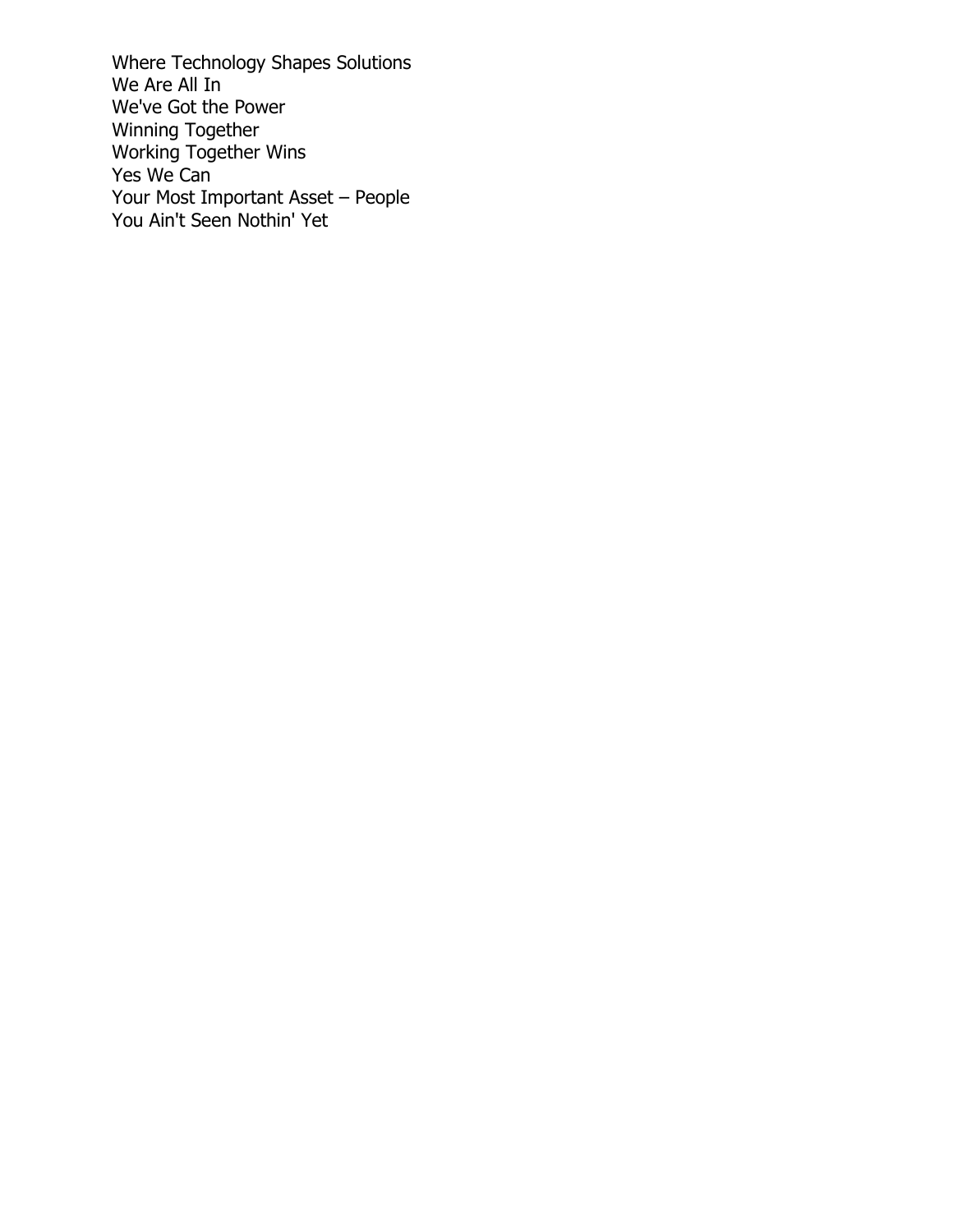## **IOWA CORRECTIONS ASSOCIATION REGISTRATION FORM 2014 FALL CONFERENCE –** *Safety: Community, Staff, Offenders* **October 08-10, 2014, at Adventureland Inn, Altoona, Iowa**

**ACCOMMODATIONS…** Made directly with *Adventureland Inn* by calling 515-265-7321 and mention "Iowa Corrections Association" to receive special room rates. This rate is guaranteed as long as there are rooms available so it is imperative for you to make your reservations early. There is a 24 hour cancellation policy. Adventureland Inn room rate is \$59 a room for one person.

**CEU's…** CEUs will be provided upon request and can be used for any other continuing education requirements. There will be a \$15 charge payable at the conference. [Julie.brandt@iowa.gov](mailto:Julie.brandt@iowa.gov)

**MEMBERSHIP**: **JOIN NOW** below **OR** at ICA website: [www.iowaica.com](http://www.iowaica.com/)

| ----- |  |  |
|-------|--|--|

#### **\* Pre-registration expires SEPTEMBER 24, 2014.**

## **CONFERENCE FEES** for Wednesday through Friday:

| <b>ICA Member:</b> |                                                                                        |                   |  |
|--------------------|----------------------------------------------------------------------------------------|-------------------|--|
|                    |                                                                                        |                   |  |
|                    |                                                                                        |                   |  |
|                    |                                                                                        |                   |  |
|                    |                                                                                        |                   |  |
|                    | F-T Student registration (not currently employed in Corrections, must show ID) \$15.00 |                   |  |
|                    |                                                                                        |                   |  |
|                    |                                                                                        |                   |  |
|                    |                                                                                        | <b>TOTAL OWED</b> |  |

#### **PAYMENT OPTIONS:**

Г

For Checks/Money Orders, please make payable to the *Iowa Corrections Association* and mail payment, along with registration form, to the address below.

For Credit Card payment (VISA or MasterCard only), please contact Jane Jansen at *[Jane.Jansen@iowa.gov](mailto:Jane.Jansen@iowa.gov)* or 319-292-1280.

| Name (First, Last): <u>________________________</u>                                         |                |
|---------------------------------------------------------------------------------------------|----------------|
| OName Change? Please write "old" name here                                                  |                |
| Agency: O DISTRICT: $1^{st}$ $2^{nd}$ $3^{rd}$ $4^{th}$ $5^{th}$ $6^{th}$ $7^{th}$ $8^{th}$ |                |
| O PRISON: __ASP ___CCF ___FDCF ___ICIW ___IMCC ___ISP ___MPCF ___NCCF ___NCF                |                |
|                                                                                             |                |
| Address:<br><b>ONew Address?</b>                                                            |                |
| City, State, Zip:                                                                           |                |
| E-mail Address:                                                                             | Daytime Phone: |

## **RETURN TO:**

7<sup>th</sup> Judicial District Department of Correctional Services Attn: Julie Vantiger-Hicks, ICA Registration Phone: 563-263-9168 ext 13 101 W Mississippi Dr, Suite 200 Muscatine, IA 52761 Fax: 563-263-0140 Email: *Julie.VantigerHicks@iowa.gov*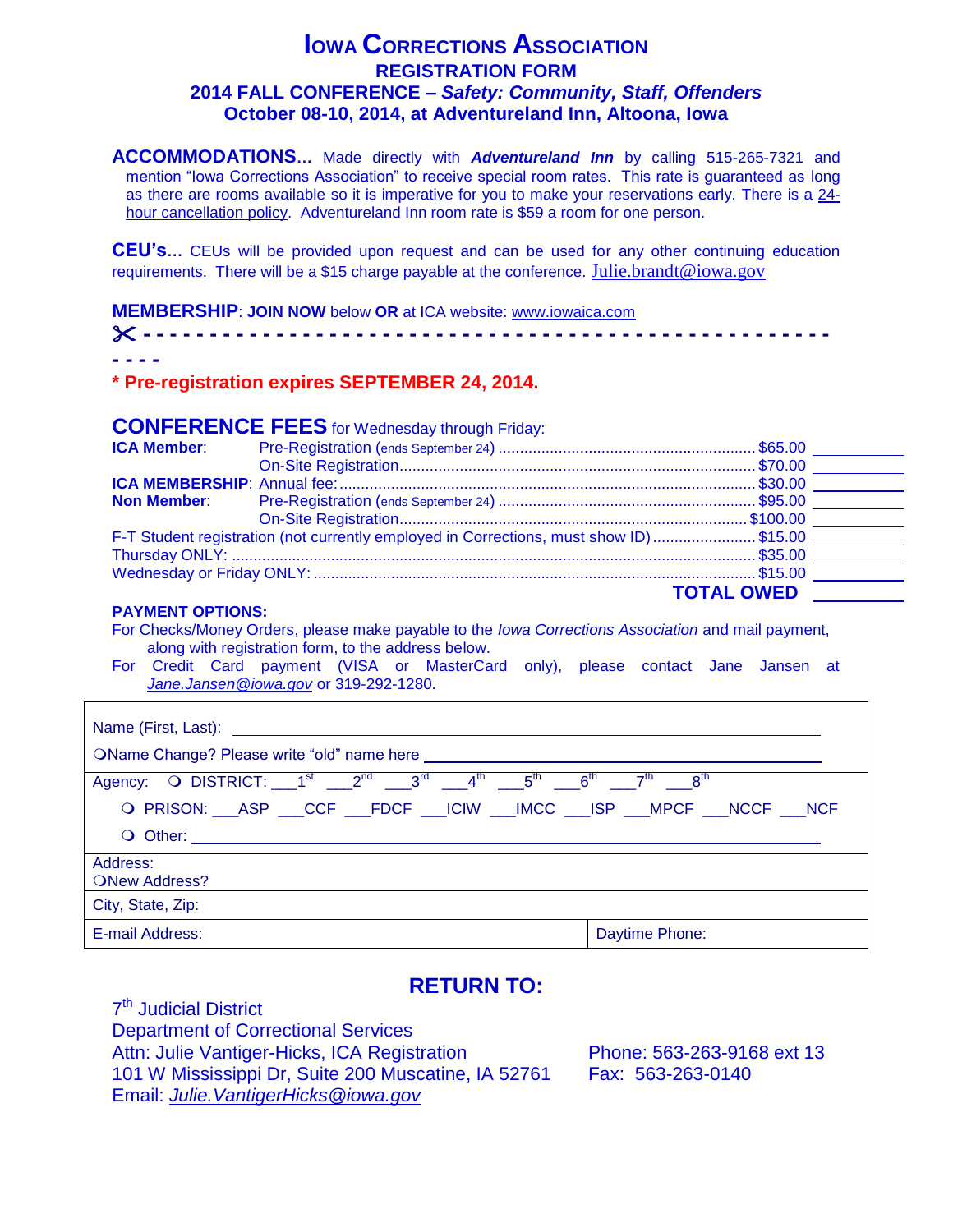**IOWA CORRECTIONS ASSOCIATION** 

## **PRESENTATION AGREEMENT**

The **Iowa Corrections Association** (hereafter referred to as the Association), an Iowa non-profit corporation, and **Speaker Name(s)** (hereafter referred to as the Presenter) enter into the following agreement:

I. The Presenter agrees to deliver a Workshop titled

at the Iowa Corrections Association Fall 2012 Conference, located at **Location/Hotel Name , City, Iowa**,

 $\_$  , and the contribution of the contribution of the contribution of the contribution of  $\mathcal{L}_\text{max}$ 

on **Day of Week, Month, Day, Year**, from **Start time to End Time.**

- II. The Presenter agrees to deliver the following information to **Conference Co-Chair Name**, at the following address Address, City, State, Zip Code or Email Address by Due Date (by email, fax or USPS):
	- A. Brief resume/vita;
	- B. Brief statement of purpose of training; and

\_\_\_\_\_\_\_\_\_\_\_\_\_\_\_\_\_\_\_\_\_\_\_\_\_\_\_\_\_.

- C. Educational objectives of training.
- III. Expenses and honorarium of the Presenter shall be paid by the Association as specified below:

## **Outline if the presenter will be receiving any compensation, per diem, airfare, hotel or food reimbursement**

Upon arrival at \_\_\_\_, Presenter:

- A. will be provided transportation by the Association to the location specified in Paragraph I. of this Agreement; or
- B. is authorized to use public commercial transportation to the location specified in Paragraph I. of this Agreement. Reimbursement for this transportation shall not exceed

Information provided on this Agreement will be used to process payment to the Presenter. If any additional expenses are incurred, the Presenter shall submit a receipt to the Association for approval.

The Presenter shall provide proof of any claim when requested by the Association. The Association shall pay the Presenter immediately following the presentation for expenses specified in this agreement. The Association shall pay any additional claims within 60 days of receipt of proof and approval by the Association.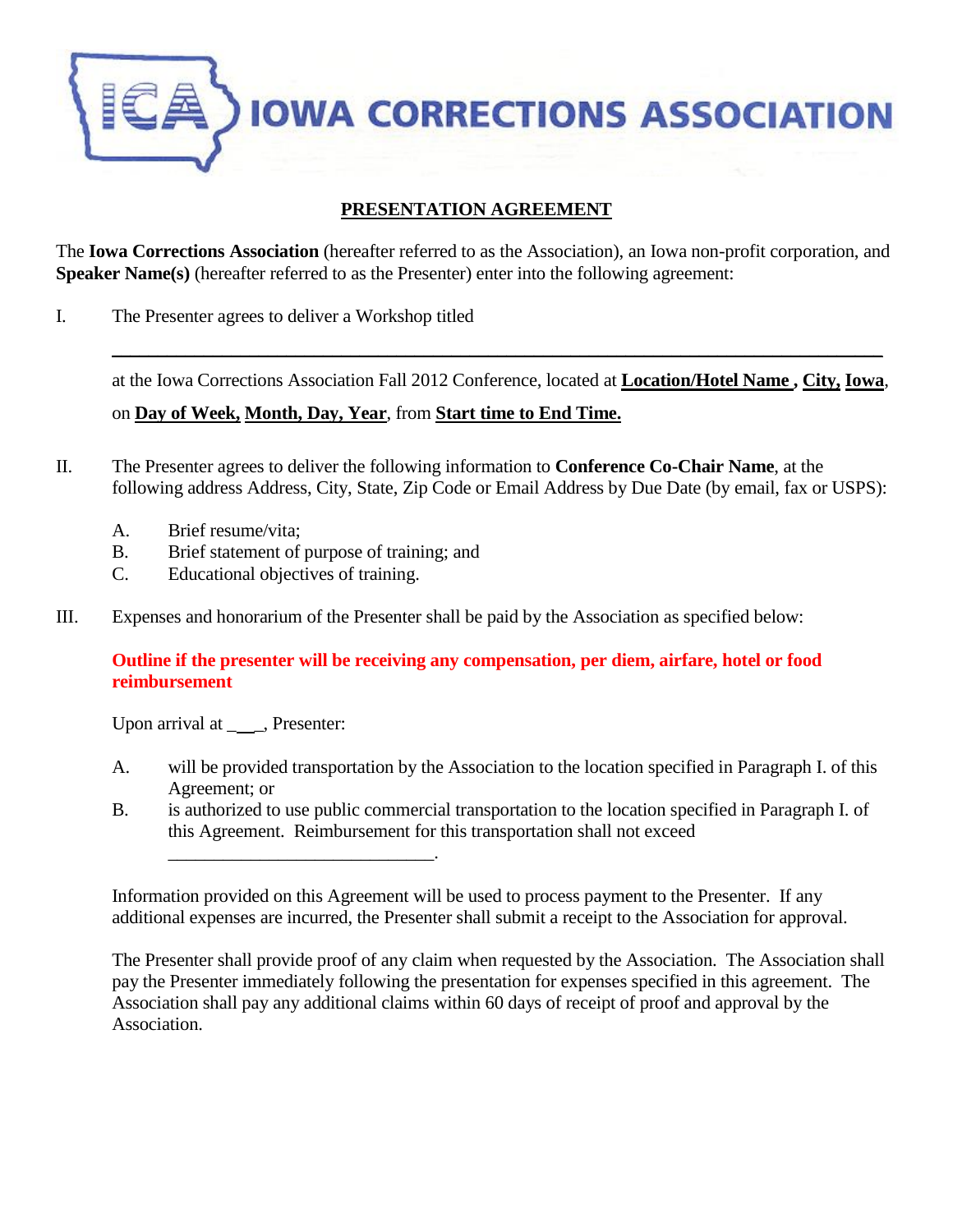IV. The Association shall make the following equipment available to the Presenter at the date, time and location specified in section I. above:

| laptop computer / projector | projection screen |
|-----------------------------|-------------------|
| slide projector             | VCR/TV/DVD player |
| easel                       | dry erase board   |
| Lav microphone              | other             |
|                             |                   |

V. Both the Association and the Presenter agree that either party may cancel this presentation as specified in this paragraph. Written notice by certified mail shall be given not less than ninety (90) days prior to the date of the presentation and is effective on the date it is received.

For purposes of cancellation, notice shall be sent to the following person at the address given below:

**\_\_\_\_\_\_\_\_\_\_\_\_\_\_\_\_\_\_\_\_\_\_\_\_\_\_\_\_\_\_\_\_\_\_\_\_\_\_\_\_\_\_\_\_\_\_\_\_\_\_\_\_\_\_\_\_\_\_\_\_\_\_\_\_\_\_\_\_ \_\_\_\_\_\_\_\_\_\_\_\_\_\_\_\_\_\_\_\_\_\_\_\_\_\_\_\_\_\_\_\_\_\_\_\_\_\_\_\_\_\_\_\_\_\_\_\_\_\_\_\_\_\_\_\_\_\_\_\_\_\_\_\_\_\_\_\_ \_\_\_\_\_\_\_\_\_\_\_\_\_\_\_\_\_\_\_\_\_\_\_\_\_\_\_\_\_\_\_\_\_\_\_\_\_\_\_\_\_\_\_\_\_\_\_\_\_\_\_\_\_\_\_\_\_\_\_\_\_\_\_\_\_\_\_\_**

A. The Association:

**Co-Chair Name Address City State, Zip Code Email Address**

B. The Presenter:

VI. The Association and Presenter agree the Presenter is, for all purposes, an independent contractor and not an employee of the Association.

- VII. Presenter acknowledges this agreement is for his or her personal knowledge or expertise and as such is not assignable by the Presenter to any other person, firm, partnership, or corporation without the express written consent of the Association. The Presenter further agrees the contract may be assigned by the Association to any other non-profit organization with purposes and goals similar to those of the Association.
- VIII. Presenter and Association agree this Agreement is governed by the laws of the State Iowa and is deemed by the parties to be made in the State of Iowa. The parties agree that any claim, suit, or action on this agreement shall be brought and prosecuted in the State of Iowa, and the Iowa District Court shall have exclusive subject matter over this agreement and personal jurisdiction over the Presenter and Association.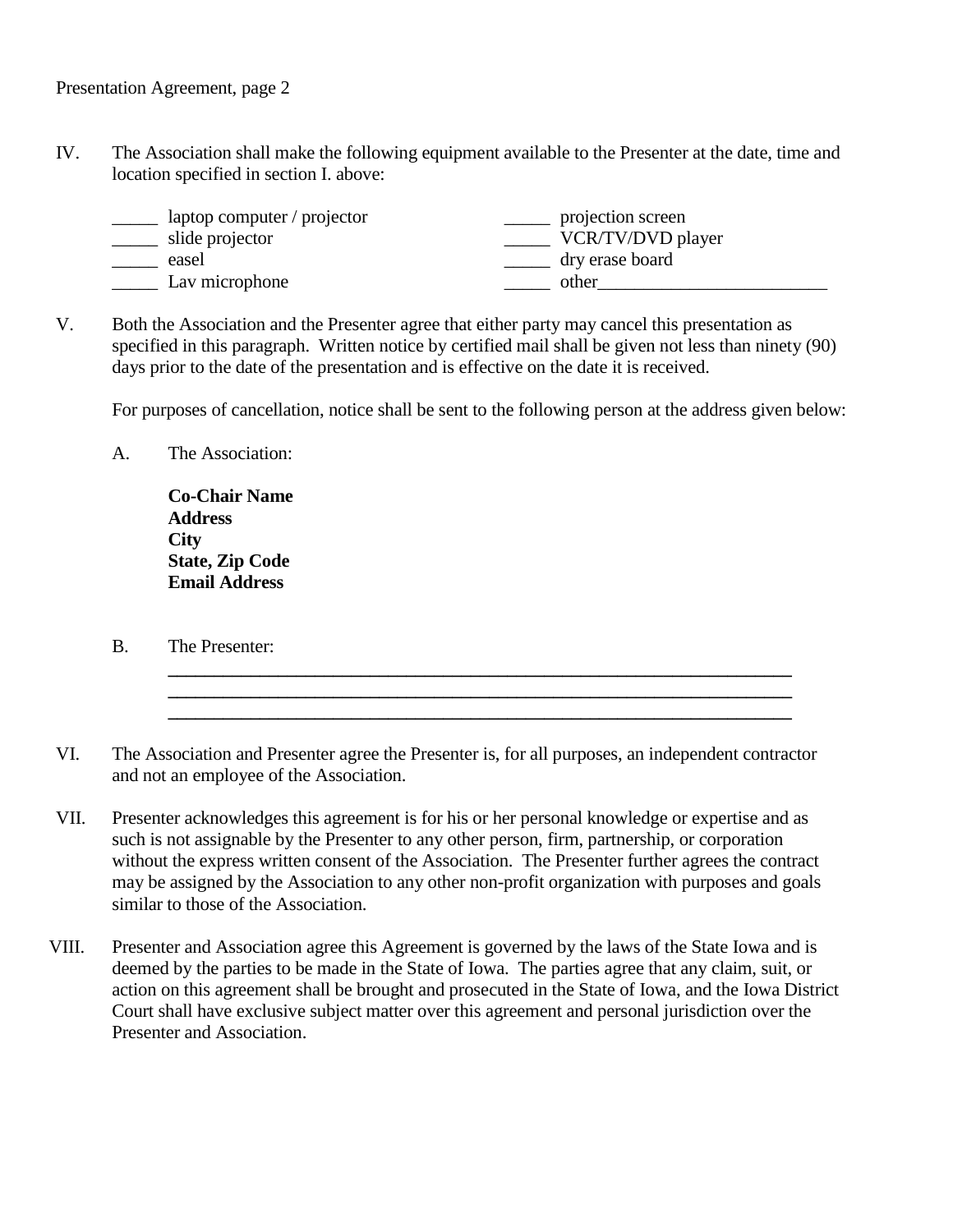IX. This Presentation Agreement should be signed and returned by **Date**.

Please Return to:

| <b>Co-Chair Name</b>   |  |
|------------------------|--|
| <b>Address</b>         |  |
| City                   |  |
| <b>State, Zip Code</b> |  |
| <b>Email Address</b>   |  |

| Signed<br>$\sim$ 4<br>71 I | -מנמ<br>ишэ | dav<br>v | u. |
|----------------------------|-------------|----------|----|
|                            |             |          |    |

**\_\_\_\_\_\_\_\_\_\_\_\_\_\_\_\_\_\_\_\_\_\_\_\_\_\_\_\_\_\_\_\_\_\_\_\_\_\_\_\_\_ \_\_\_\_\_\_\_\_\_\_\_\_\_\_\_\_\_\_\_\_\_\_\_\_\_\_\_\_\_\_\_\_\_\_\_\_\_\_\_\_\_**

Presenter Authorized Representative Iowa Corrections Association

Distribution: ICA Treasurer (original) Presenter (copy) ICA Authorized Representative above (copy)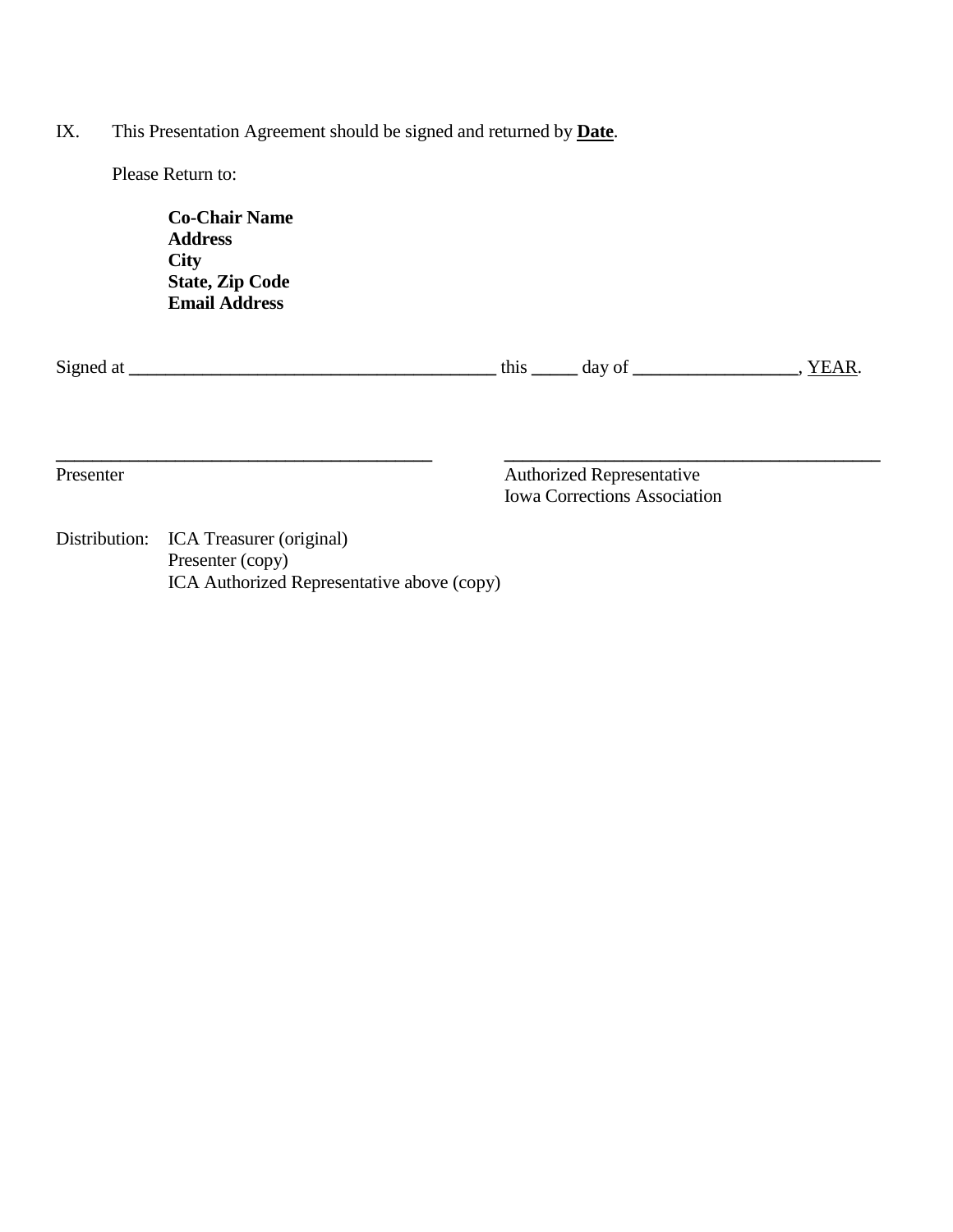| SPEAKER NAME | Workshop<br>Description<br>Received | Biography<br>Received | CEU info<br>sent to<br><b>CEU</b><br>committee | Equipment<br>Needs<br>(A/V etc.) | Cost | Presenter<br>Agreement<br>Sent | Presenter<br>Agreement<br>Received | Lodging<br>Required? |
|--------------|-------------------------------------|-----------------------|------------------------------------------------|----------------------------------|------|--------------------------------|------------------------------------|----------------------|
|              |                                     |                       |                                                |                                  |      |                                |                                    |                      |
|              |                                     |                       |                                                |                                  |      |                                |                                    |                      |
|              |                                     |                       |                                                |                                  |      |                                |                                    |                      |
|              |                                     |                       |                                                |                                  |      |                                |                                    |                      |
|              |                                     |                       |                                                |                                  |      |                                |                                    |                      |
|              |                                     |                       |                                                |                                  |      |                                |                                    |                      |
|              |                                     |                       |                                                |                                  |      |                                |                                    |                      |
|              |                                     |                       |                                                |                                  |      |                                |                                    |                      |
|              |                                     |                       |                                                |                                  |      |                                |                                    |                      |
|              |                                     |                       |                                                |                                  |      |                                |                                    |                      |
|              |                                     |                       |                                                |                                  |      |                                |                                    |                      |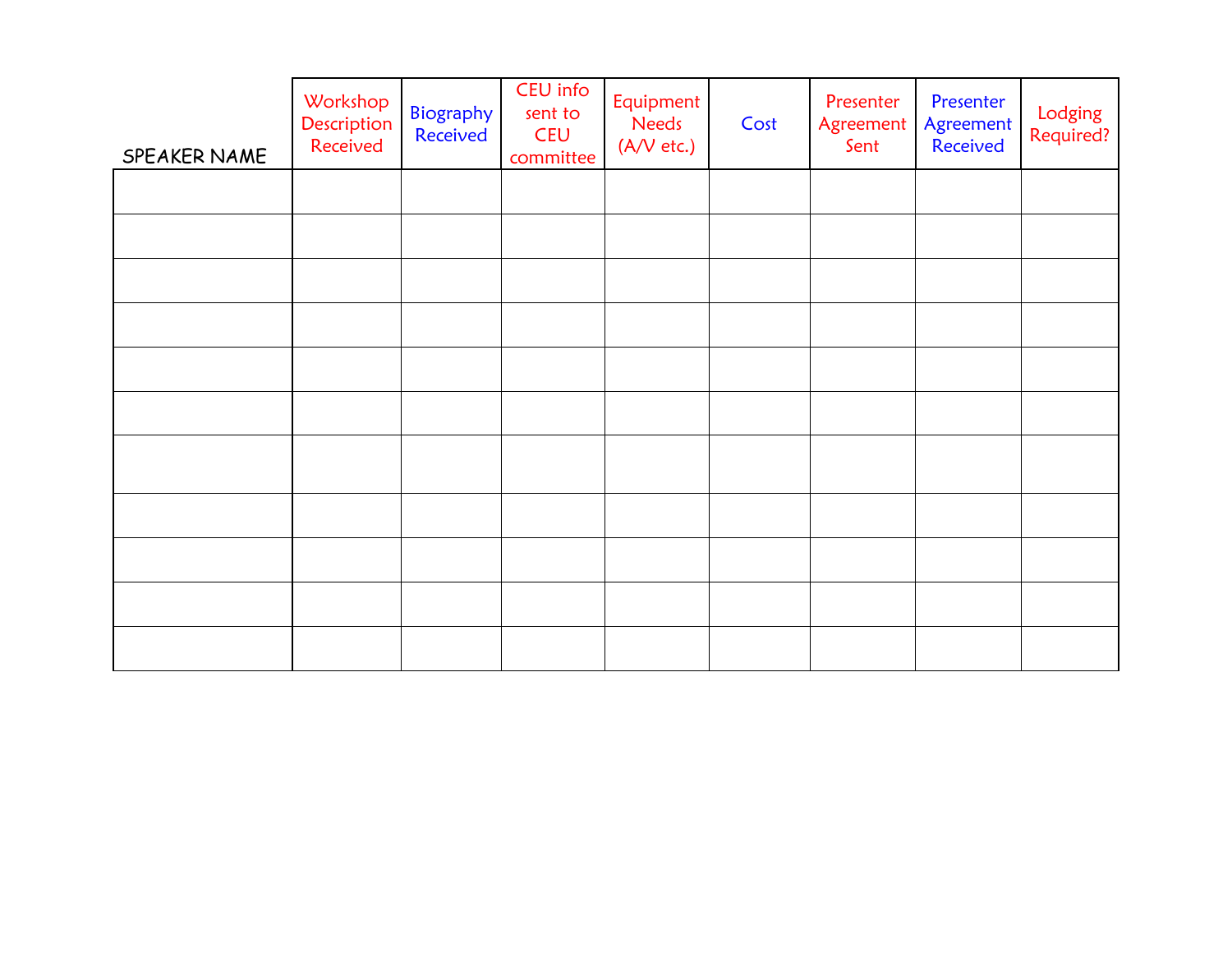# Iowa Corrections Association Add Dates of Conference Here



Since 1957, professionals in corrections from across Iowa have held an Iowa Corrections Associate conference. We provide training opportunities, networking experiences and professional growth and development for correctional personnel. We are excited to announce the Spring, 2013 conference will be held at the Gateway Hotel in Ames on May 8-10, 2013.

It is anticipated that approximately 200 professionals will attend this event representing correctional institutions, community corrections, juvenile justice, and other related professions.

Iowa Corrections Association which is a non-profit (501(c)(3)) organization. Therefore, tax advantages apply to contributions. We are seeking your assistance to help make this conference a success. You may contribute in three ways:

## **Cash donation, Advertising or Products from your business.**

Your donations will be used for door prizes and gifts for conference participants, and will greatly enhance the conference and reflect the generosity of the many Iowa communities.

If you have any questions or would like more information about the organization or the conference, please do not hesitate to call us at the numbers listed.

Thank you, in advance, for assisting the Iowa Corrections Association in its' effort to make the 2013 conference a dynamic and successful event.